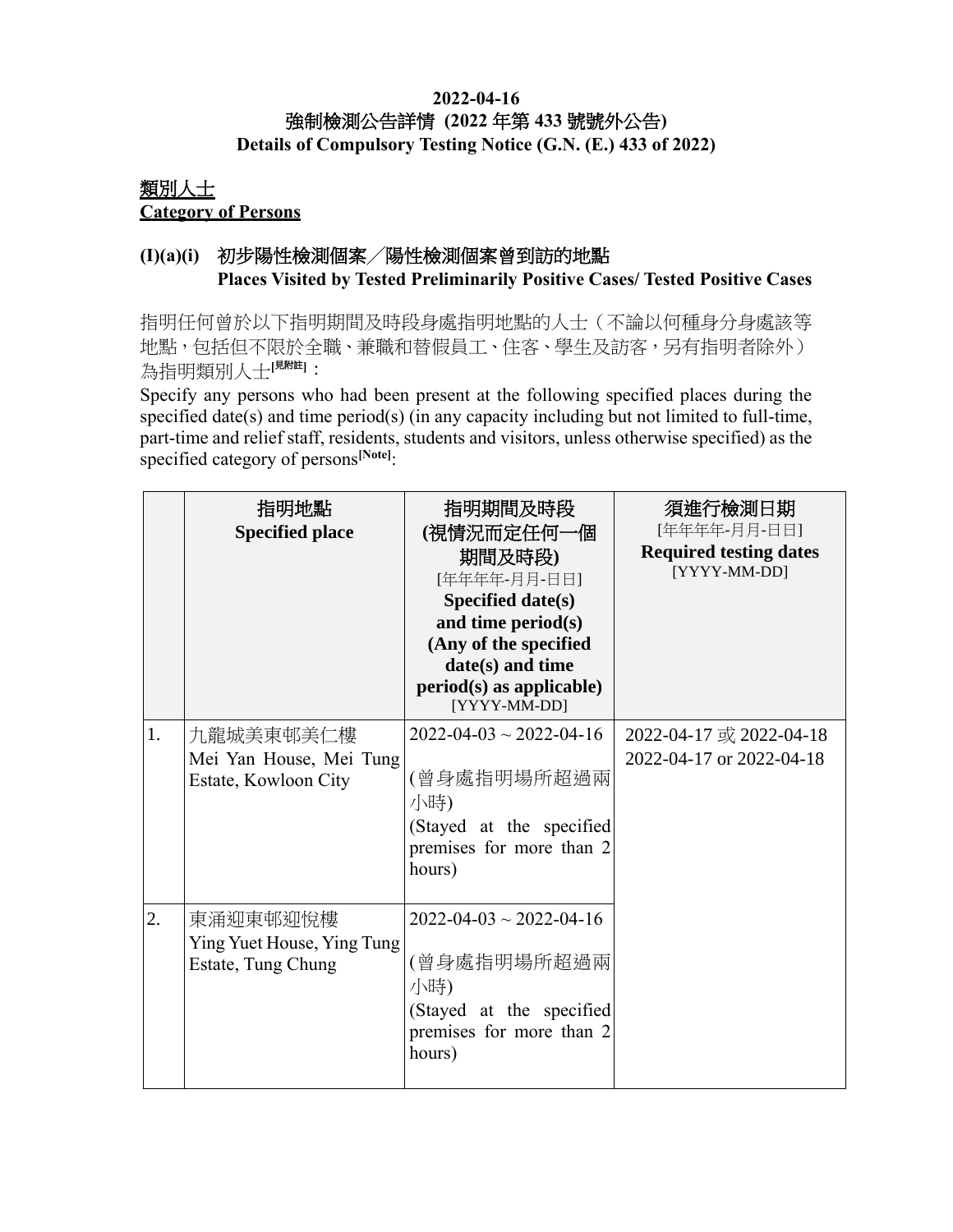|                  | 指明地點<br><b>Specified place</b>                               | 指明期間及時段<br>(視情況而定任何一個<br>期間及時段)<br>[年年年年-月月-日日]<br>Specified date(s)<br>and time period(s)<br>(Any of the specified<br>date(s) and time<br>$period(s)$ as applicable)<br>[YYYY-MM-DD] | 須進行檢測日期<br>[年年年年-月月-日日]<br><b>Required testing dates</b><br>[YYYY-MM-DD] |
|------------------|--------------------------------------------------------------|---------------------------------------------------------------------------------------------------------------------------------------------------------------------------------------|--------------------------------------------------------------------------|
| 3.               | 葵涌葵聯邨聯悅樓<br>Luen Yuet House, Kwai<br>Luen Estate, Kwai Chung | $2022 - 04 - 03 \sim 2022 - 04 - 16$<br>(曾身處指明場所超過兩<br>小時)<br>(Stayed at the specified<br>premises for more than 2<br>hours)                                                          | 2022-04-17 或 2022-04-18<br>2022-04-17 or 2022-04-18                      |
| $\overline{4}$ . | 粉嶺華明邨禮明樓<br>Lai Ming House, Wah Ming<br>Estate, Fanling      | $2022 - 04 - 03 \sim 2022 - 04 - 16$<br>(曾身處指明場所超過兩<br>小時)<br>(Stayed at the specified<br>premises for more than 2<br>hours)                                                          |                                                                          |
| 5.               | 土瓜灣翔龍灣 3 座<br>Tower 3, Grand Waterfront,<br>To Kwa Wan       | $2022 - 04 - 03 \sim 2022 - 04 - 16$<br>(曾身處指明場所超過兩<br>小時)<br>(Stayed at the specified<br>premises for more than 2<br>hours)                                                          |                                                                          |
| 6.               | 柴灣柴灣邨灣畔樓<br>Wan Poon House, Chai Wan<br>Estate, Chai Wan     | $2022 - 04 - 03 \sim 2022 - 04 - 16$<br>(曾身處指明場所超過兩<br>小時)<br>(Stayed at the specified<br>premises for more than 2<br>hours)                                                          |                                                                          |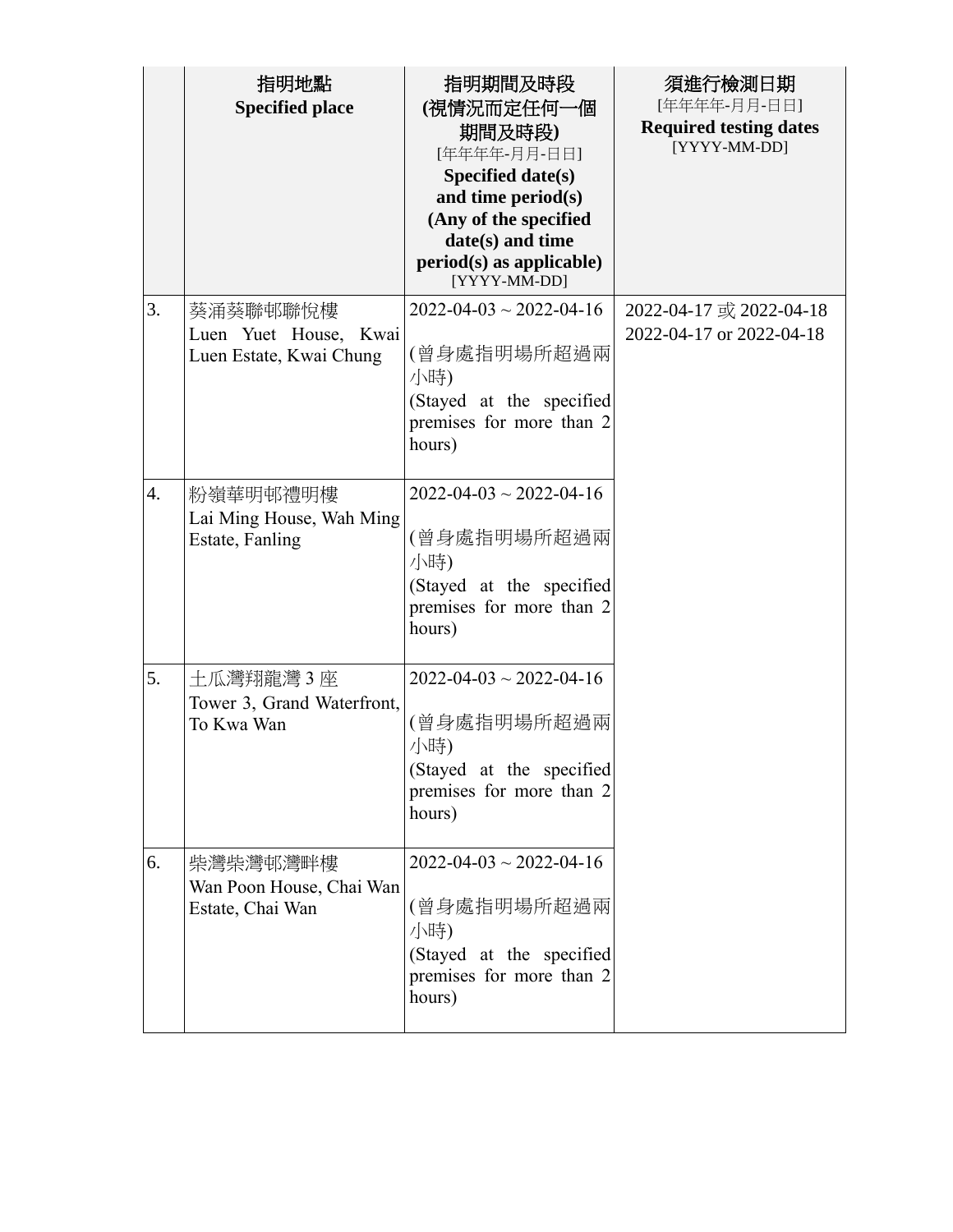|     | 指明地點<br><b>Specified place</b>                                                                                 | 指明期間及時段<br>(視情況而定任何一個<br>期間及時段)<br>[年年年年-月月-日日]<br>Specified date(s)<br>and time period(s)<br>(Any of the specified<br>date(s) and time<br>$period(s)$ as applicable)<br>[YYYY-MM-DD] | 須進行檢測日期<br>[年年年年-月月-日日]<br><b>Required testing dates</b><br>[YYYY-MM-DD] |
|-----|----------------------------------------------------------------------------------------------------------------|---------------------------------------------------------------------------------------------------------------------------------------------------------------------------------------|--------------------------------------------------------------------------|
| 7.  | 馬鞍山耀安邨耀頌樓<br>Yiu Chung House, Yiu On<br>Estate, Ma On Shan                                                     | $2022 - 04 - 03 \sim 2022 - 04 - 16$<br>(曾身處指明場所超過兩<br>小時)<br>(Stayed at the specified<br>premises for more than 2<br>hours)                                                          | 2022-04-17 或 2022-04-18<br>2022-04-17 or 2022-04-18                      |
| 8.  | 土瓜灣馬頭角道28號金都   2022-04-03~2022-04-16<br>豪苑<br>Metropolitan Rise, 28 Ma (曾身處指明場所超過兩<br>Tau Kok Road, To Kwa Wan | 小時)<br>(Stayed at the specified<br>premises for more than 2<br>hours)                                                                                                                 |                                                                          |
| 9.  | 牛池灣彩雲(一)邨甘霖樓<br>Kam Lam House, Choi Wan<br>(I) Estate, Ngau Chi Wan                                            | $2022 - 04 - 03 \sim 2022 - 04 - 16$<br>(曾身處指明場所超過兩<br>小時)<br>(Stayed at the specified<br>premises for more than 2<br>hours)                                                          |                                                                          |
| 10. | 黃大仙翠竹花園2座<br>Block 2, Tsui Chuk Garden,<br>Wong Tai Sin                                                        | $2022 - 04 - 03 \sim 2022 - 04 - 16$<br>(曾身處指明場所超過兩<br>小時)<br>(Stayed at the specified<br>premises for more than 2<br>hours)                                                          |                                                                          |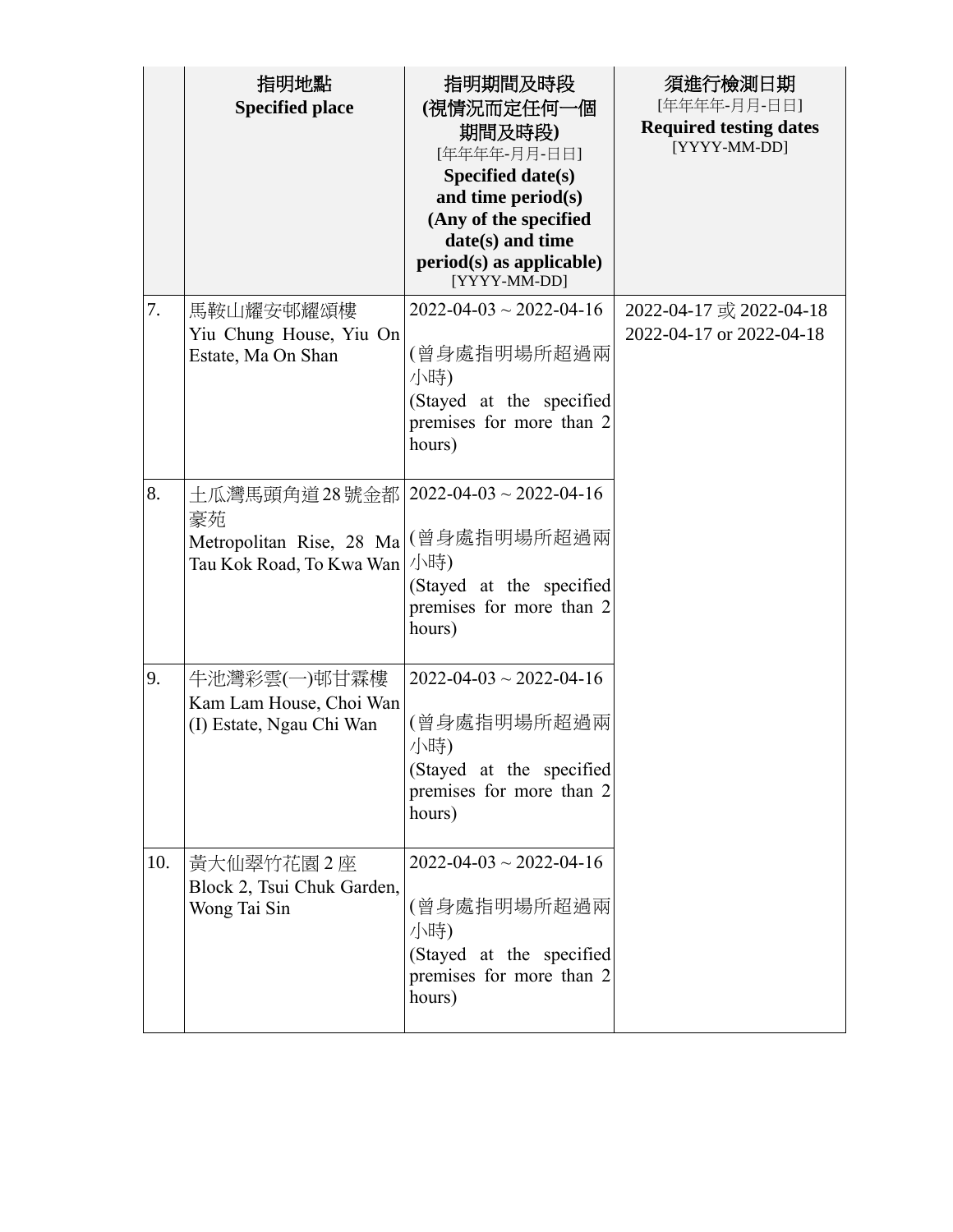|     | 指明地點<br><b>Specified place</b>                                                                                                          | 指明期間及時段<br>(視情況而定任何一個<br>期間及時段)<br>[年年年年-月月-日日]<br>Specified date(s)<br>and time period(s)<br>(Any of the specified<br>date(s) and time<br>$period(s)$ as applicable)<br>[YYYY-MM-DD] | 須進行檢測日期<br>[年年年年-月月-日日]<br><b>Required testing dates</b><br>[YYYY-MM-DD] |
|-----|-----------------------------------------------------------------------------------------------------------------------------------------|---------------------------------------------------------------------------------------------------------------------------------------------------------------------------------------|--------------------------------------------------------------------------|
| 11. | 牛池灣曉暉花園2座<br>Block 2, Scenic View, Ngau<br>Chi Wan                                                                                      | $2022 - 04 - 03 \sim 2022 - 04 - 16$<br>(曾身處指明場所超過兩<br>小時)<br>(Stayed at the specified<br>premises for more than 2<br>hours)                                                          | 2022-04-17 或 2022-04-18<br>2022-04-17 or 2022-04-18                      |
| 12. | 秀茂坪寶達邨達佳樓<br>Tat Kai House, Po<br>Tat<br>Estate, Sau Mau Ping                                                                           | $2022 - 04 - 03 \sim 2022 - 04 - 16$<br>(曾身處指明場所超過兩<br>小時)<br>(Stayed at the specified<br>premises for more than 2<br>hours)                                                          |                                                                          |
| 13. | 鰂魚涌太古城華山閣<br>Wah Shan Mansion, Taikoo<br>Shing, Quarry Bay                                                                              | $2022 - 04 - 03 \sim 2022 - 04 - 16$<br>(曾身處指明場所超過兩<br>小時)<br>(Stayed at the specified<br>premises for more than 2<br>hours)                                                          |                                                                          |
| 14. | 鴨脷洲海怡半島豐景閣 29 2022-04-03~2022-04-16<br>座<br>Tower 29, Fung King Court,   (曾身處指明場所超過兩<br>South Horizons, Ap Lei <sup> </sup> 小時)<br>Chau | (Stayed at the specified<br>premises for more than 2<br>hours)                                                                                                                        |                                                                          |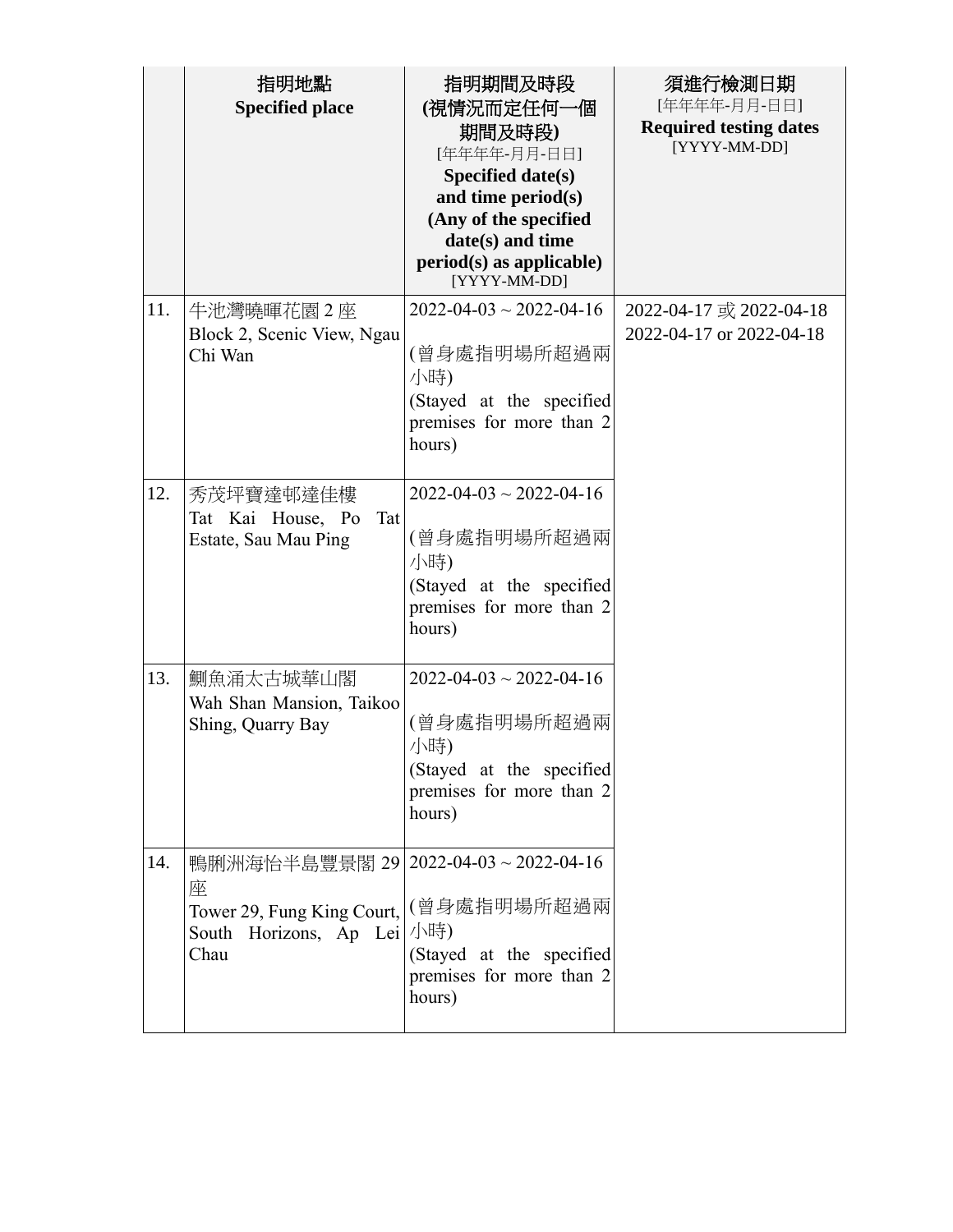|     | 指明地點<br><b>Specified place</b>                                                                              | 指明期間及時段<br>(視情況而定任何一個<br>期間及時段)<br>[年年年年-月月-日日]<br>Specified date(s)<br>and time period(s)<br>(Any of the specified<br>date(s) and time<br>$period(s)$ as applicable)<br>[YYYY-MM-DD] | 須進行檢測日期<br>[年年年年-月月-日日]<br><b>Required testing dates</b><br>[YYYY-MM-DD] |
|-----|-------------------------------------------------------------------------------------------------------------|---------------------------------------------------------------------------------------------------------------------------------------------------------------------------------------|--------------------------------------------------------------------------|
| 15. | 灣仔灣仔道 161 號文安樓   2022-04-03 ~ 2022-04-16<br>A 座<br>Block A, Man On House,<br>161 Wan Chai Road, Wan<br>Chai | (曾身處指明場所超過兩<br>小時)<br>(Stayed at the specified<br>premises for more than 2<br>hours)                                                                                                  | 2022-04-17 或 2022-04-18<br>2022-04-17 or 2022-04-18                      |
| 16. | 大埔大埔中心 16座<br>Block 16, Tai Po Centre, Tai<br>Po                                                            | $2022 - 04 - 03 \sim 2022 - 04 - 16$<br>(曾身處指明場所超過兩<br>小時)<br>(Stayed at the specified<br>premises for more than 2<br>hours)                                                          |                                                                          |
| 17. | 大圍美林邨美楊樓<br>Mei Yeung House, Mei Lam<br>Estate, Tai Wai                                                     | $2022 - 04 - 03 \sim 2022 - 04 - 16$<br>(曾身處指明場所超過兩<br>小時)<br>(Stayed at the specified<br>premises for more than 2<br>hours)                                                          |                                                                          |
| 18. | 沙田廣林苑茂林閣<br>Mau Lam House, Kwong<br>Lam Court, Sha Tin                                                      | $2022 - 04 - 03 \sim 2022 - 04 - 16$<br>(曾身處指明場所超過兩<br>小時)<br>(Stayed at the specified<br>premises for more than 2<br>hours)                                                          |                                                                          |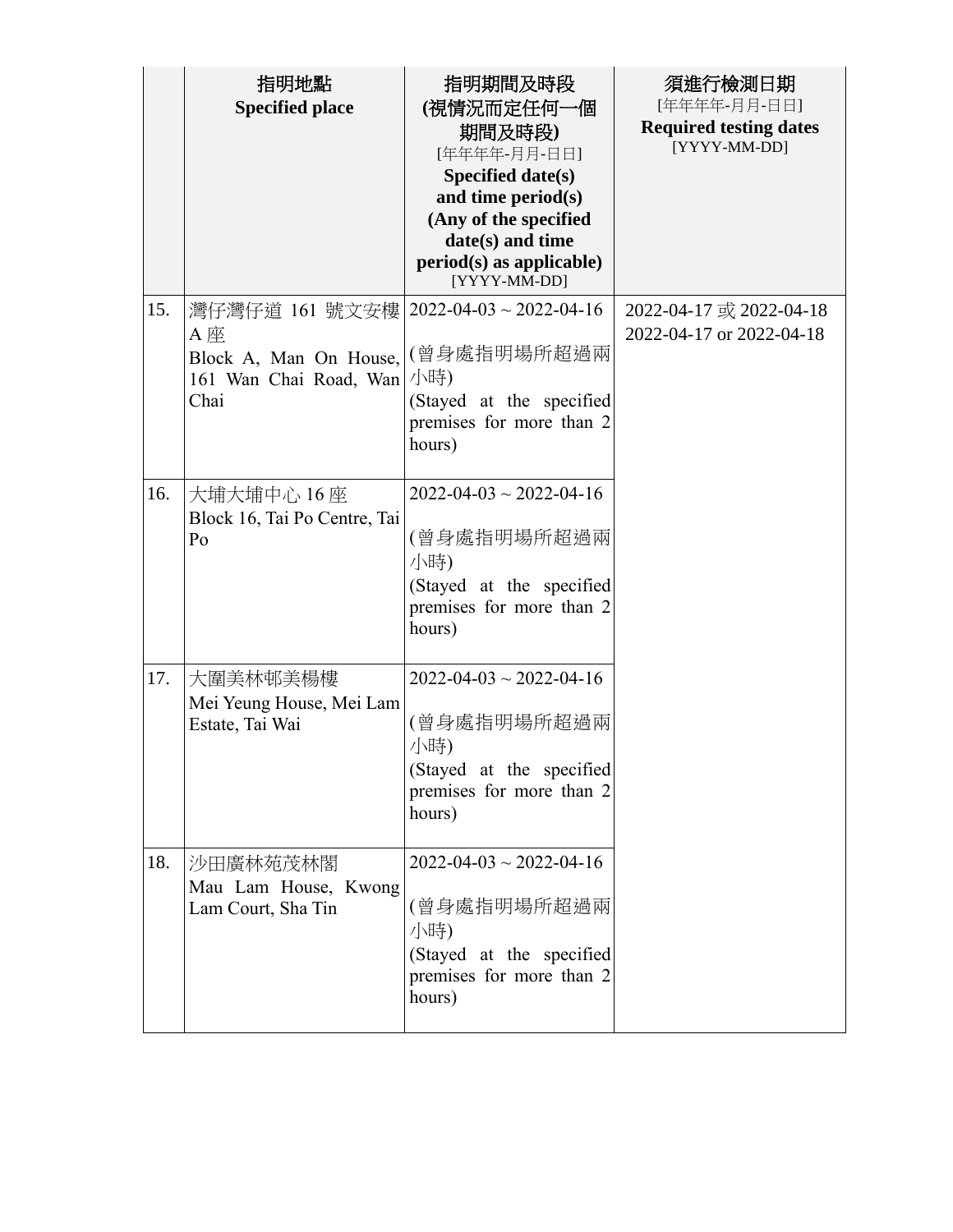|     | 指明地點<br><b>Specified place</b>                                                   | 指明期間及時段<br>(視情況而定任何一個<br>期間及時段)<br>[年年年年-月月-日日]<br>Specified date(s)<br>and time period(s)<br>(Any of the specified<br>date(s) and time<br>$period(s)$ as applicable)<br>[YYYY-MM-DD] | 須進行檢測日期<br>[年年年年-月月-日日]<br><b>Required testing dates</b><br>[YYYY-MM-DD] |
|-----|----------------------------------------------------------------------------------|---------------------------------------------------------------------------------------------------------------------------------------------------------------------------------------|--------------------------------------------------------------------------|
| 19. | 粉嶺牽晴間4座<br>Block 4, Dawning Views,<br>Fanling                                    | $2022 - 04 - 03 \sim 2022 - 04 - 16$<br>(曾身處指明場所超過兩<br>小時)<br>(Stayed at the specified<br>premises for more than 2<br>hours)                                                          | 2022-04-17 或 2022-04-18<br>2022-04-17 or 2022-04-18                      |
| 20. | 荃灣朗逸峯 18座<br>Block 18, The Cairnhill,<br>Tsuen Wan                               | $2022 - 04 - 03 \sim 2022 - 04 - 16$<br>(曾身處指明場所超過兩<br>小時)<br>(Stayed at the specified<br>premises for more than 2<br>hours)                                                          |                                                                          |
| 21. | 將軍澳健明邨明宙樓<br>Ming Chau House, Kin<br>Ming Estate, Tseung Kwan   (曾身處指明場所超過兩<br>O | $2022 - 04 - 03 \sim 2022 - 04 - 16$<br>小時)<br>(Stayed at the specified<br>premises for more than 2<br>hours)                                                                         |                                                                          |
| 22. | 將軍澳景明苑旭景閣<br>Yuk King House, King<br>Ming Court, Tseung Kwan  (曾身處指明場所超過兩<br>O   | $2022 - 04 - 03 \sim 2022 - 04 - 16$<br>小時)<br>(Stayed at the specified<br>premises for more than 2<br>hours)                                                                         |                                                                          |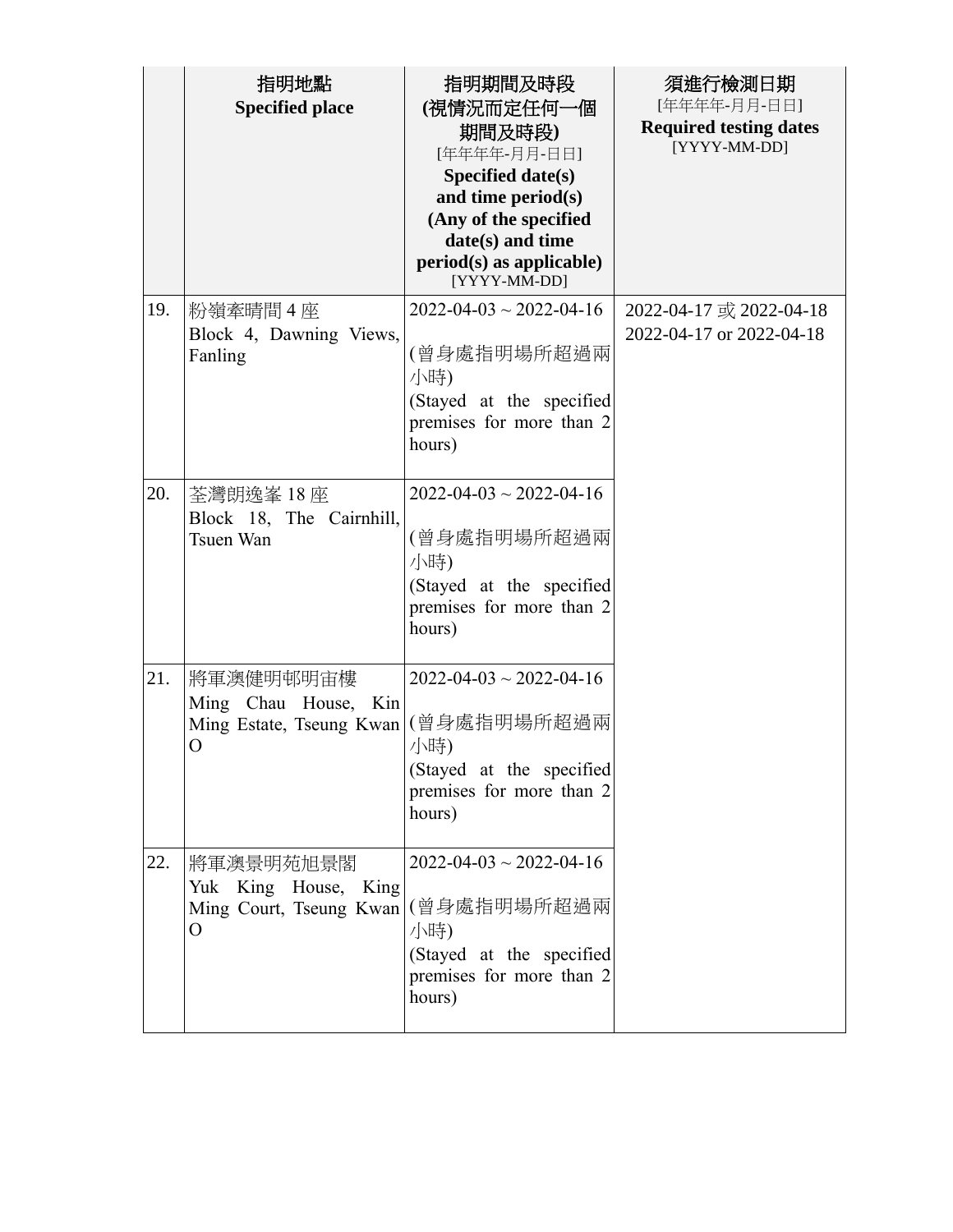|     | 指明地點<br><b>Specified place</b>                                                                                                      | 指明期間及時段<br>(視情況而定任何一個<br>期間及時段)<br>[年年年年-月月-日日]<br>Specified date(s)<br>and time period(s)<br>(Any of the specified<br>date(s) and time<br>$period(s)$ as applicable)<br>[YYYY-MM-DD] | 須進行檢測日期<br>[年年年年-月月-日日]<br><b>Required testing dates</b><br>[YYYY-MM-DD] |
|-----|-------------------------------------------------------------------------------------------------------------------------------------|---------------------------------------------------------------------------------------------------------------------------------------------------------------------------------------|--------------------------------------------------------------------------|
| 23. | 將軍澳欣明苑欣松閣<br>Yan Chung House, Yan<br>Ming Court, Tseung Kwan<br>$\overline{O}$                                                      | $2022 - 04 - 03 \sim 2022 - 04 - 16$<br>(曾身處指明場所超過兩<br>小時)<br>(Stayed at the specified<br>premises for more than 2<br>hours)                                                          | 2022-04-17 或 2022-04-18<br>2022-04-17 or 2022-04-18                      |
| 24. | 葵涌葵涌邨翠葵樓<br>Chui Kwai House, Kwai<br>Chung Estate, Kwai Chung                                                                       | $2022 - 04 - 03 \sim 2022 - 04 - 16$<br>(曾身處指明場所超過兩<br>小時)<br>(Stayed at the specified<br>premises for more than 2<br>hours)                                                          |                                                                          |
| 25. | 葵涌麗瑤邨富瑤樓<br>Fu Yiu House, Lai Yiu<br>Estate, Kwai Chung                                                                             | $2022 - 04 - 03 \sim 2022 - 04 - 16$<br>(曾身處指明場所超過兩<br>小時)<br>(Stayed at the specified<br>premises for more than 2<br>hours)                                                          |                                                                          |
| 26. | 深水埗元州街 131-135 號 2022-04-03~2022-04-16<br>龍鳳大廈<br>Lung Fung Building, 131- (曾身處指明場所超過兩<br>135 Un Chau Street, Sham   小時)<br>Shui Po | (Stayed at the specified<br>premises for more than 2<br>hours)                                                                                                                        |                                                                          |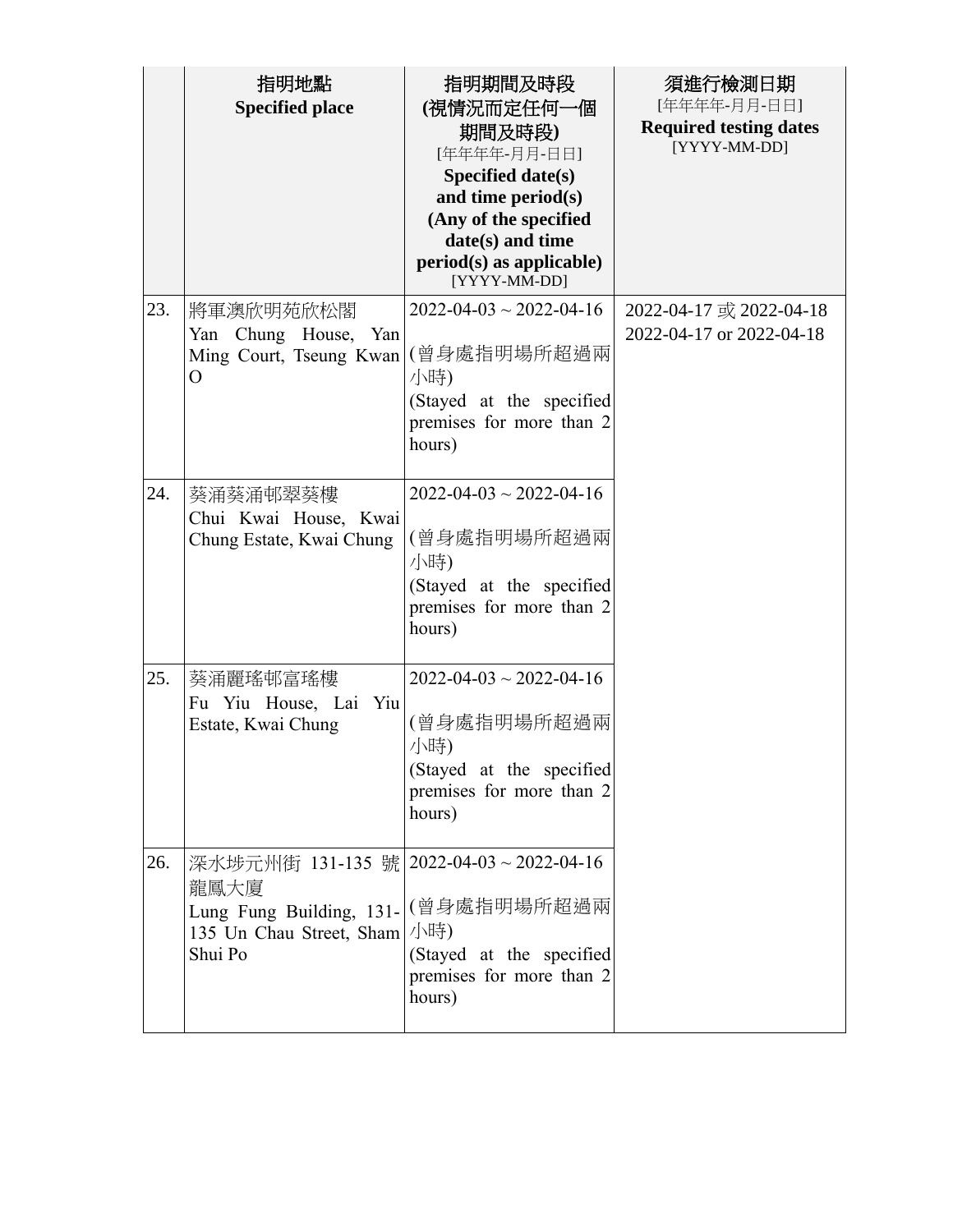|     | 指明地點<br><b>Specified place</b>                                                   | 指明期間及時段<br>(視情況而定任何一個<br>期間及時段)<br>[年年年年-月月-日日]<br>Specified date(s)<br>and time period(s)<br>(Any of the specified<br>date(s) and time<br>$period(s)$ as applicable)<br>[YYYY-MM-DD] | 須進行檢測日期<br>[年年年年-月月-日日]<br><b>Required testing dates</b><br>[YYYY-MM-DD] |
|-----|----------------------------------------------------------------------------------|---------------------------------------------------------------------------------------------------------------------------------------------------------------------------------------|--------------------------------------------------------------------------|
| 27. | 牛頭角牛頭角上邨常盛樓<br>Sheung Shing House, Upper<br>Ngau Tau Kok Estate, Ngau<br>Tau Kok | $2022 - 04 - 03 \sim 2022 - 04 - 16$<br>(曾身處指明場所超過兩<br>小時)<br>(Stayed at the specified<br>premises for more than 2<br>hours)                                                          | 2022-04-17 或 2022-04-18<br>2022-04-17 or 2022-04-18                      |
| 28. | 九龍城龍譽 2A 座<br>Tower 2A, Vibe Centro,<br>Kowloon City                             | $2022 - 04 - 03 \sim 2022 - 04 - 16$<br>(曾身處指明場所超過兩<br>小時)<br>(Stayed at the specified<br>premises for more than 2<br>hours)                                                          |                                                                          |
| 29. | 油塘油麗邨翠麗樓<br>Tsui Lai House, Yau Lai<br>Estate, Yau Tong                          | $2022 - 04 - 03 \sim 2022 - 04 - 16$<br>(曾身處指明場所超過兩<br>小時)<br>(Stayed at the specified<br>premises for more than 2<br>hours)                                                          |                                                                          |
| 30. | 長沙灣凱樂苑凱碧閣<br>Hoi Pik House, Hoi Lok<br>Court, Cheung Sha Wan                     | $2022 - 04 - 03 \sim 2022 - 04 - 16$<br>(曾身處指明場所超過兩<br>小時)<br>(Stayed at the specified<br>premises for more than 2<br>hours)                                                          |                                                                          |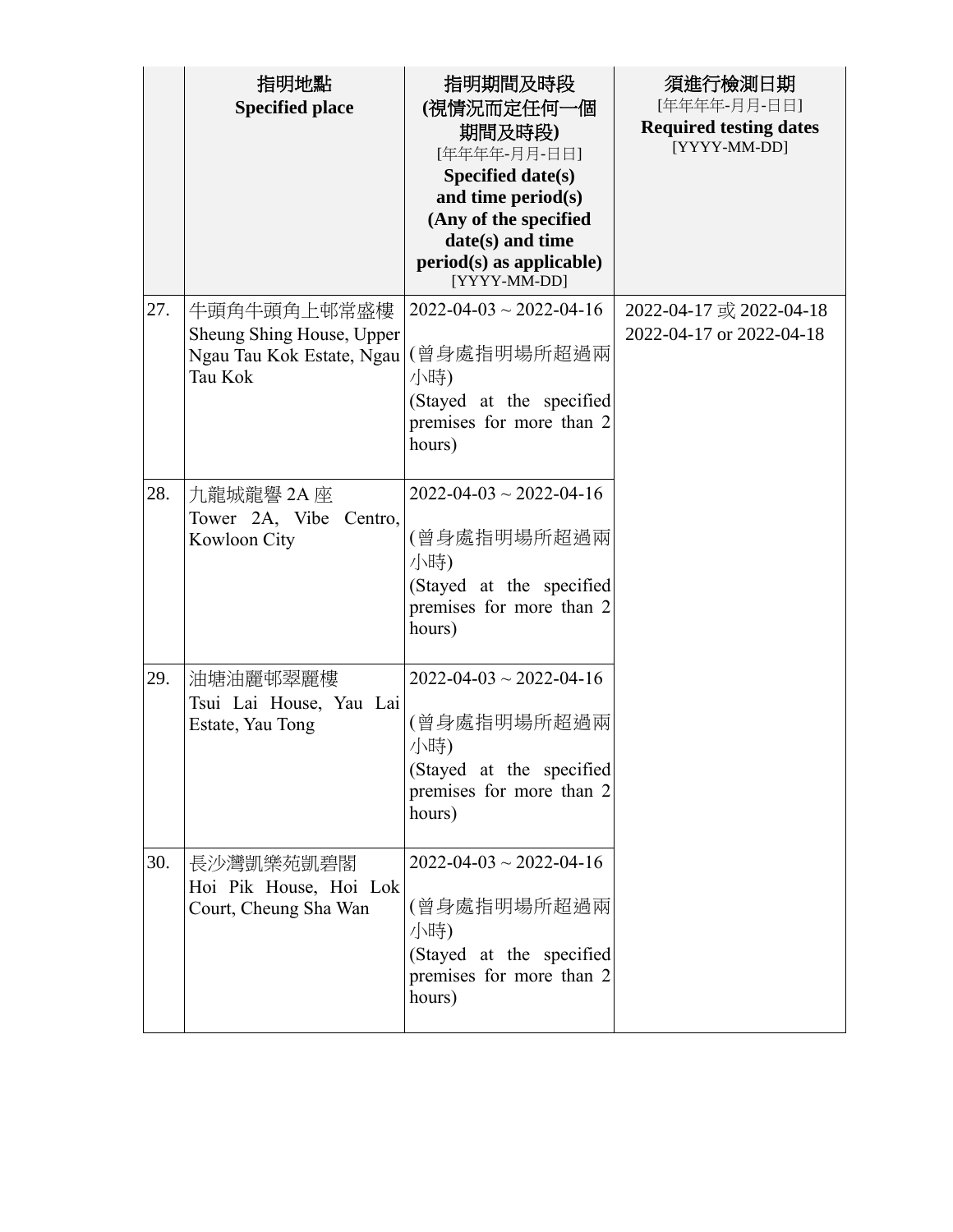|     | 指明地點<br><b>Specified place</b>                                                                             | 指明期間及時段<br>(視情況而定任何一個<br>期間及時段)<br>[年年年年-月月-日日]<br>Specified date(s)<br>and time period(s)<br>(Any of the specified<br>date(s) and time<br>$period(s)$ as applicable)<br>[YYYY-MM-DD] | 須進行檢測日期<br>[年年年年-月月-日日]<br><b>Required testing dates</b><br>[YYYY-MM-DD] |
|-----|------------------------------------------------------------------------------------------------------------|---------------------------------------------------------------------------------------------------------------------------------------------------------------------------------------|--------------------------------------------------------------------------|
| 31. | 荃灣海灣花園 4 座<br>Block 4, Waterside Plaza,<br>Tsuen Wan                                                       | $2022 - 04 - 03 \sim 2022 - 04 - 16$<br>(曾身處指明場所超過兩<br>小時)<br>(Stayed at the specified<br>premises for more than 2<br>hours)                                                          | 2022-04-17 或 2022-04-18<br>2022-04-17 or 2022-04-18                      |
| 32. | 慈雲山慈樂邨樂天樓<br>Lok Tin House, Tsz Lok<br>Estate, Tsz Wan Shan                                                | $2022 - 04 - 03 \sim 2022 - 04 - 16$<br>(曾身處指明場所超過兩<br>小時)<br>(Stayed at the specified<br>premises for more than 2<br>hours)                                                          |                                                                          |
| 33. | 大角咀詩歌舞街 83號亮賢   2022-04-03~2022-04-16<br>居<br>Shining<br>Heights,<br>Sycamore Street, Tai Kok  小時)<br>Tsui | 83 (曾身處指明場所超過兩<br>(Stayed at the specified<br>premises for more than 2<br>hours)                                                                                                      |                                                                          |
| 34. | 藍田康雅苑荔雅閣<br>Lai Nga House, Hong Nga<br>Court, Lam Tin                                                      | $2022 - 04 - 03 \sim 2022 - 04 - 16$<br>(曾身處指明場所超過兩<br>小時)<br>(Stayed at the specified<br>premises for more than 2<br>hours)                                                          |                                                                          |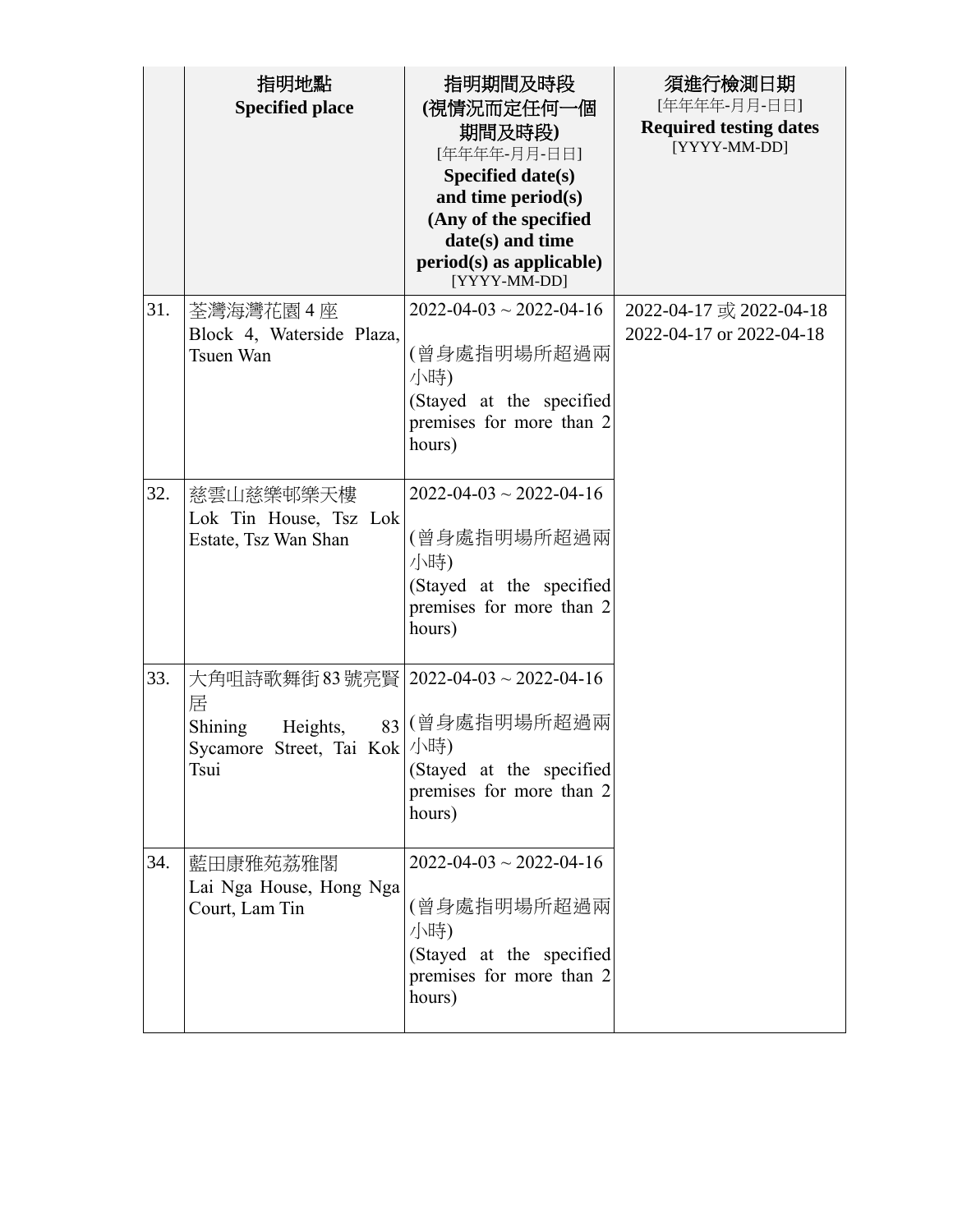|     | 指明地點<br><b>Specified place</b>                                    | 指明期間及時段<br>(視情況而定任何一個<br>期間及時段)<br>[年年年年-月月-日日]<br>Specified date(s)<br>and time period(s)<br>(Any of the specified<br>date(s) and time<br>$period(s)$ as applicable)<br>[YYYY-MM-DD] | 須進行檢測日期<br>[年年年年-月月-日日]<br><b>Required testing dates</b><br>[YYYY-MM-DD] |
|-----|-------------------------------------------------------------------|---------------------------------------------------------------------------------------------------------------------------------------------------------------------------------------|--------------------------------------------------------------------------|
| 35. | 紅磡紅磡邨紅暉樓<br>Hung Fai House, Hung Hom<br>Estate, Hung Hom          | $2022 - 04 - 03 \sim 2022 - 04 - 16$<br>(曾身處指明場所超過兩<br>小時)<br>(Stayed at the specified<br>premises for more than 2<br>hours)                                                          | 2022-04-17 或 2022-04-18<br>2022-04-17 or 2022-04-18                      |
| 36. | 鑽石山富山邨富暉樓<br>Fu Fai House, Fu Shan<br>Estate, Diamond Hill        | $2022 - 04 - 03 \sim 2022 - 04 - 16$<br>(曾身處指明場所超過兩<br>小時)<br>(Stayed at the specified<br>premises for more than 2<br>hours)                                                          |                                                                          |
| 37. | 牛池灣瓊麗苑瓊泰閣<br>King Tai House, King Lai<br>Court, Ngau Chi Wan      | $2022 - 04 - 03 \sim 2022 - 04 - 16$<br>(曾身處指明場所超過兩<br>小時)<br>(Stayed at the specified<br>premises for more than 2<br>hours)                                                          |                                                                          |
| 38. | 鰂魚涌太古城元宮閣<br>Yuan<br>Mansion,<br>Kung<br>Taikoo Shing, Quarry Bay | $2022 - 04 - 03 \sim 2022 - 04 - 16$<br>(曾身處指明場所超過兩<br>小時)<br>(Stayed at the specified<br>premises for more than 2<br>hours)                                                          |                                                                          |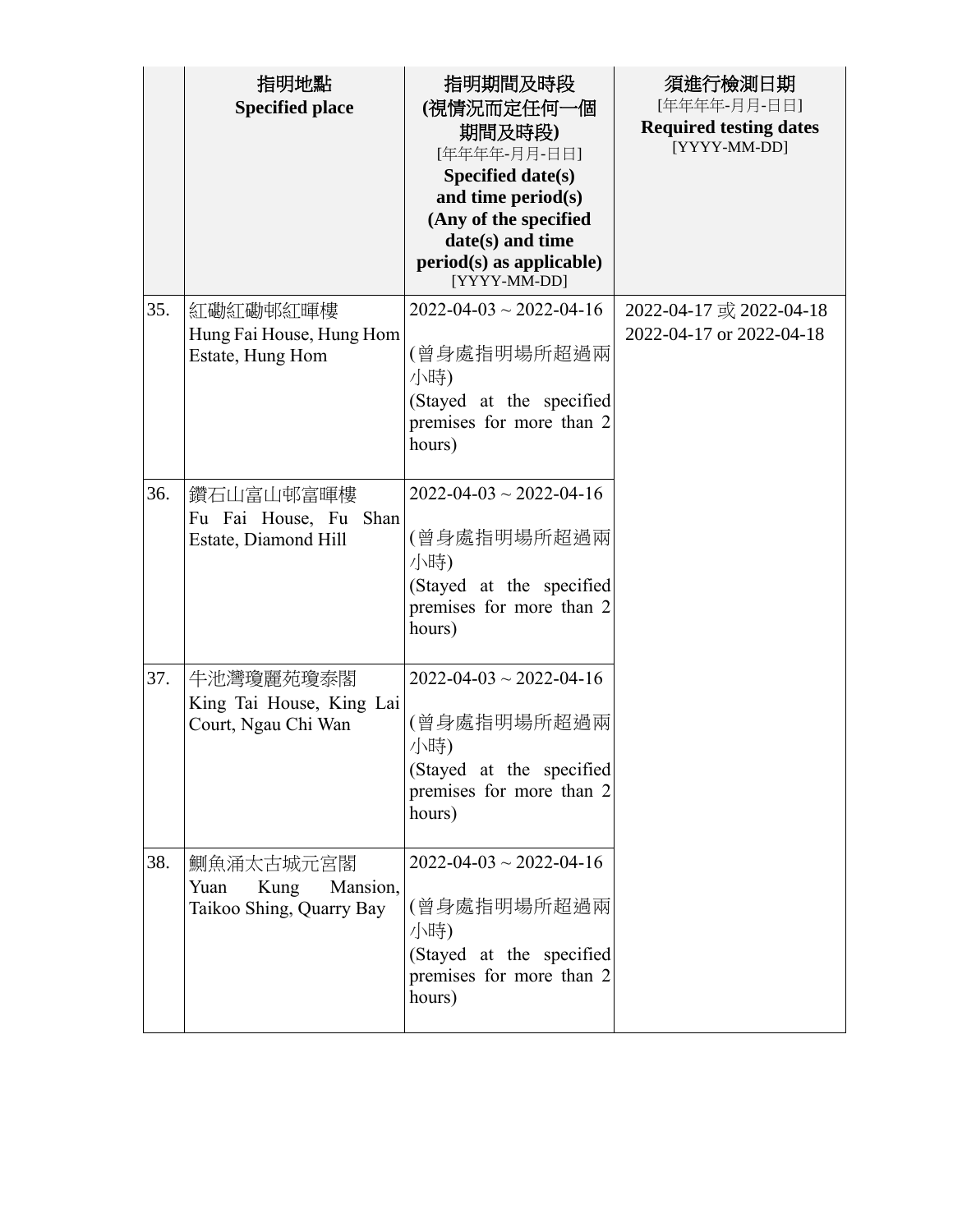|     | 指明地點<br><b>Specified place</b>                              | 指明期間及時段<br>(視情況而定任何一個<br>期間及時段)<br>[年年年年-月月-日日]<br><b>Specified date(s)</b><br>and time period(s)<br>(Any of the specified<br>date(s) and time<br>$period(s)$ as applicable)<br>[YYYY-MM-DD] | 須進行檢測日期<br>[年年年年-月月-日日]<br><b>Required testing dates</b><br>[YYYY-MM-DD] |
|-----|-------------------------------------------------------------|----------------------------------------------------------------------------------------------------------------------------------------------------------------------------------------------|--------------------------------------------------------------------------|
| 39. | 鴨脷洲利東邨東安樓<br>Tung On House, Lei Tung<br>Estate, Ap Lei Chau | $2022 - 04 - 03 \sim 2022 - 04 - 16$<br>(曾身處指明場所超過兩<br>小時)<br>(Stayed at the specified<br>premises for more than 2<br>hours)                                                                 | 2022-04-17 或 2022-04-18<br>2022-04-17 or 2022-04-18                      |
| 40. | 筲箕灣愛蝶灣 8 座<br>Block 8, Aldrich Garden,<br>Shau Kei Wan      | $2022 - 04 - 03 \sim 2022 - 04 - 16$<br>(曾身處指明場所超過兩<br>小時)<br>(Stayed at the specified<br>premises for more than 2<br>hours)                                                                 |                                                                          |

#### **(I)(a)(ii)** 初步陽性檢測個案╱陽性檢測個案曾乘搭的公共交通工具 **Public Transport Taken by Tested Preliminarily Positive Cases/ Tested Positive Cases**

無

Nil

## **(I)(a)(iii)** 污水樣本檢測呈陽性的地點

**Places with Sewage Sample(s) Tested Positive**

無

Nil

# **(I)(a)(iv)** 與初步陽性檢測個案╱陽性檢測個案有關的地點

**Places Relevant to Tested Preliminarily Positive Cases/ Tested Positive Cases** 

無

Nil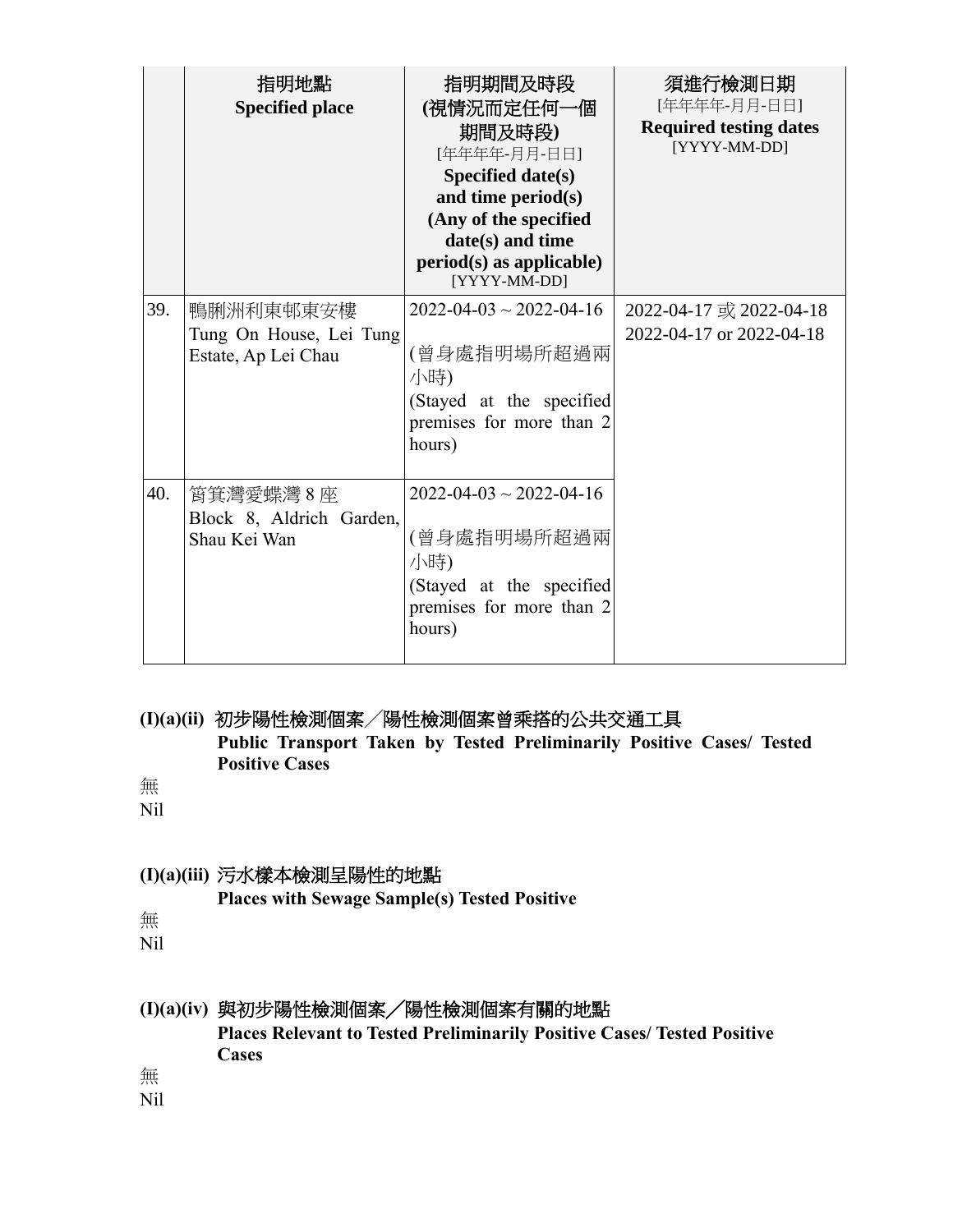- **(I)(b)** 上呼吸道感染及/或流感樣疾病個案(幼稚園╱幼兒中心) **Upper Respiratory Tract Infection and/or Influenza-like Illness Cases (Kindergarten/ Child Care Centre)**
- 無

Nil

**(I)(c)** 上呼吸道感染及/或流感樣疾病個案(小學) **Upper Respiratory Tract Infection and/or Influenza-like Illness Cases (Primary School)** 無

Nil

**(I)(d)** 初步陽性檢測個案╱陽性檢測個案曾到訪的地點(醫院管理局設施) **Places Visited by Tested Preliminarily Positive Cases/ Tested Positive Cases (Facilities of the Hospital Authority)**

無

Nil

## 附註:

#### **Note:**

如果屬於上述第(I)部分中指明的類別人士,須根據《預防及控制疾病規例》(第 599 章,附屬法例 A)第 22 條接受檢疫,在檢疫期間則無須遵從本公告中的規定。

如果屬於上述第(I)部分中指明的類別人士在須進行檢測日期在醫院或隔離設施接受 治療或隔離,有關人士在知會醫護人員有關適用檢測要求並在住院或隔離期間遵從 相關醫院或隔離設施的檢測安排的情況下,會獲視為已遵從強制檢測公告的規定。

上述第(I)部分中指明的類別人士如在 2022 年 1 月 16 日或之後取得 2019 冠狀病毒 病的聚合酶連鎖反應核酸檢測或快速抗原測試的陽性檢測結果(*有關人士*),則無須 按本公告的規定進行檢測。有關人士須向訂明人員按以下規定出示相關證明文件:

- (a) 就曾在聚合酶連鎖反應核酸檢測中取得陽性檢測結果的人士——出示相關載有 陽性檢測結果的電話短訊通知;或
- (b) 就曾在快速抗原測試中取得陽性檢測結果的人士——出示在政府「2019 冠狀病 毒快速抗原測試陽性結果人士申報系統」作出申報後獲發的電話短訊通知或隔 離令。

如有關人士未能出示相關證明文件,則仍須按本公告的規定進行檢測。

If a person who falls within the category specified in Part (I) above is required to undergo quarantine pursuant to section 22 of the Prevention and Control of Disease Regulation (Chapter 599, sub. leg. A), that person is not required to comply with the requirements set out in this Notice during the quarantine period.

If a person who falls within the category specified in Part (I) above is receiving treatment or under isolation in a hospital or an isolation facility on the required testing date(s), he/she would be taken to have complied with the requirements set out in the compulsory testing